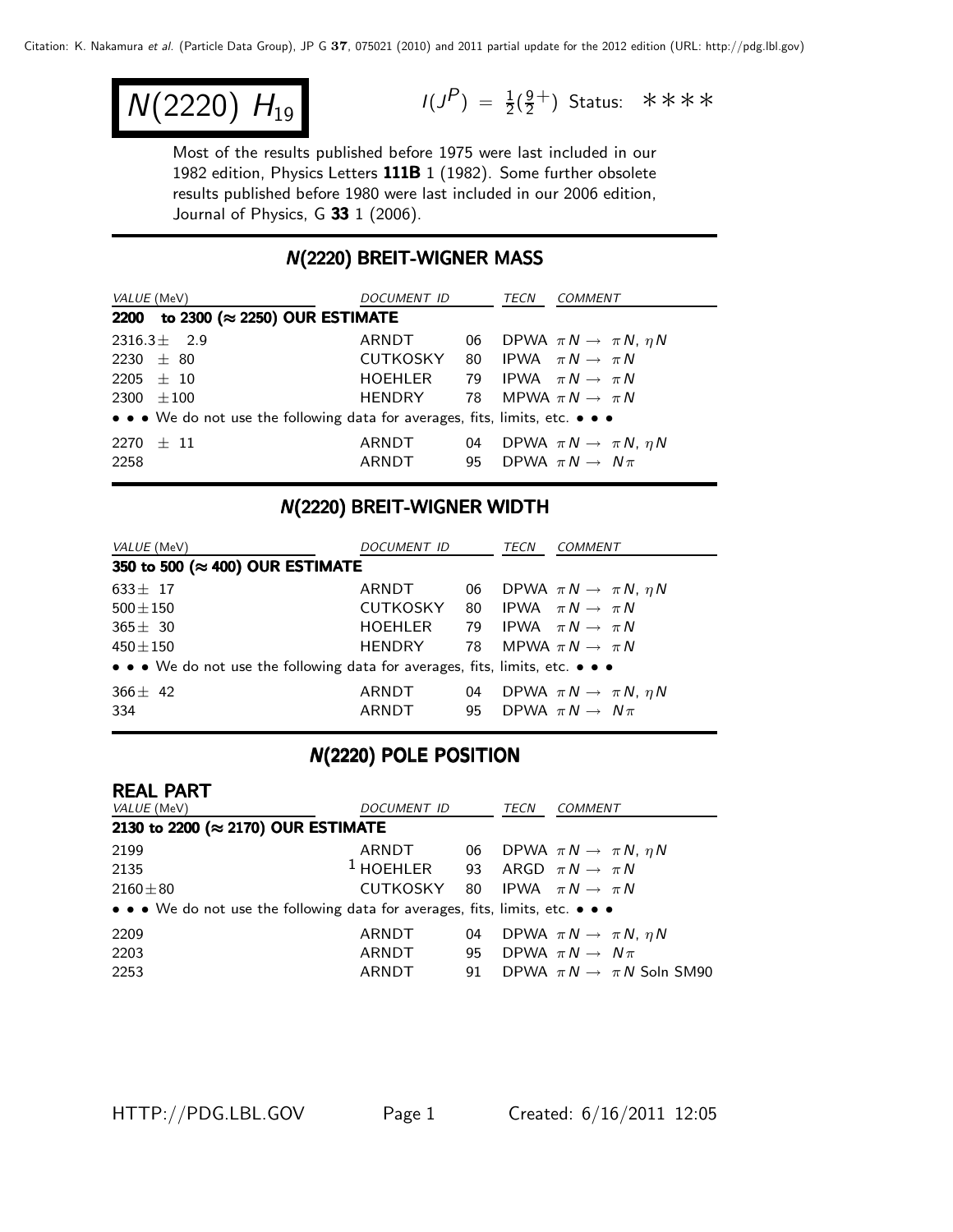Citation: K. Nakamura et al. (Particle Data Group), JP G **37**, 075021 (2010) and 2011 partial update for the 2012 edition (URL: http://pdg.lbl.gov)

| $-2\times$ IMAGINARY PART                                                     |                      |    |      |                                              |
|-------------------------------------------------------------------------------|----------------------|----|------|----------------------------------------------|
| <i>VALUE</i> (MeV)                                                            | <i>DOCUMENT ID</i>   |    | TECN | COMMENT                                      |
| 400 to 560 (≈ 480) OUR ESTIMATE                                               |                      |    |      |                                              |
| 372                                                                           | ARNDT                |    |      | 06 DPWA $\pi N \rightarrow \pi N$ , $\eta N$ |
| 400                                                                           | <sup>2</sup> HOEHLER |    |      | 93 ARGD $\pi N \rightarrow \pi N$            |
| $480 \pm 100$                                                                 | CUTKOSKY             | 80 |      | IPWA $\pi N \rightarrow \pi N$               |
| • • • We do not use the following data for averages, fits, limits, etc. • • • |                      |    |      |                                              |
| 564                                                                           | ARNDT                | 04 |      | DPWA $\pi N \rightarrow \pi N$ , $\eta N$    |
| 536                                                                           | ARNDT                | 95 |      | DPWA $\pi N \rightarrow N \pi$               |
| 640                                                                           | ARNDT                | 91 |      | DPWA $\pi N \rightarrow \pi N$ Soln SM90     |

# **N(2220) ELASTIC POLE RESIDUE**

# MODULUS |r|

| VALUE (MeV)                                                                   | DOCUMENT ID |    | TECN COMMENT                                 |
|-------------------------------------------------------------------------------|-------------|----|----------------------------------------------|
| 33                                                                            | ARNDT       | 06 | DPWA $\pi N \rightarrow \pi N$ , $\eta N$    |
| 40                                                                            | HOEHLER     | 93 | ARGD $\pi N \rightarrow \pi N$               |
| $45 + 20$                                                                     | CUTKOSKY    | 80 | IPWA $\pi N \rightarrow \pi N$               |
| • • • We do not use the following data for averages, fits, limits, etc. • • • |             |    |                                              |
| 96                                                                            | ARNDT       |    | 04 DPWA $\pi N \rightarrow \pi N$ , $\eta N$ |
| 68                                                                            | ARNDT       | 95 | DPWA $\pi N \rightarrow N \pi$               |
| 85                                                                            | ARNDT       | 91 | DPWA $\pi N \rightarrow \pi N$ Soln SM90     |
|                                                                               |             |    |                                              |
| <b>PHASE <math>\theta</math></b><br>VALUE $(^\circ)$                          | DOCUMENT ID |    | TECN COMMENT                                 |
| $-33$                                                                         | ARNDT       |    | 06 DPWA $\pi N \rightarrow \pi N$ , $\eta N$ |
| $-50$                                                                         | HOEHLER     |    | 93 ARGD $\pi N \rightarrow \pi N$            |
| $-45 \pm 25$                                                                  | CUTKOSKY    | 80 | IPWA $\pi N \rightarrow \pi N$               |
| • • • We do not use the following data for averages, fits, limits, etc. • • • |             |    |                                              |
| $-71$                                                                         | ARNDT       | 04 | DPWA $\pi N \rightarrow \pi N$ , $\eta N$    |
| $-43$                                                                         | ARNDT       | 95 | DPWA $\pi N \rightarrow N \pi$               |
| $-62$                                                                         | ARNDT       | 91 | DPWA $\pi N \rightarrow \pi N$ Soln SM90     |

# **N(2220) DECAY MODES**

The following branching fractions are our estimates, not fits or averages.

|                          | Mode                                        | Fraction $(\Gamma_i/\Gamma)$ |
|--------------------------|---------------------------------------------|------------------------------|
| $\Gamma_1$<br>$\Gamma_2$ | $N\pi$<br>$N\eta$<br>$\Gamma_3$ $\Lambda K$ | 10-20 %                      |